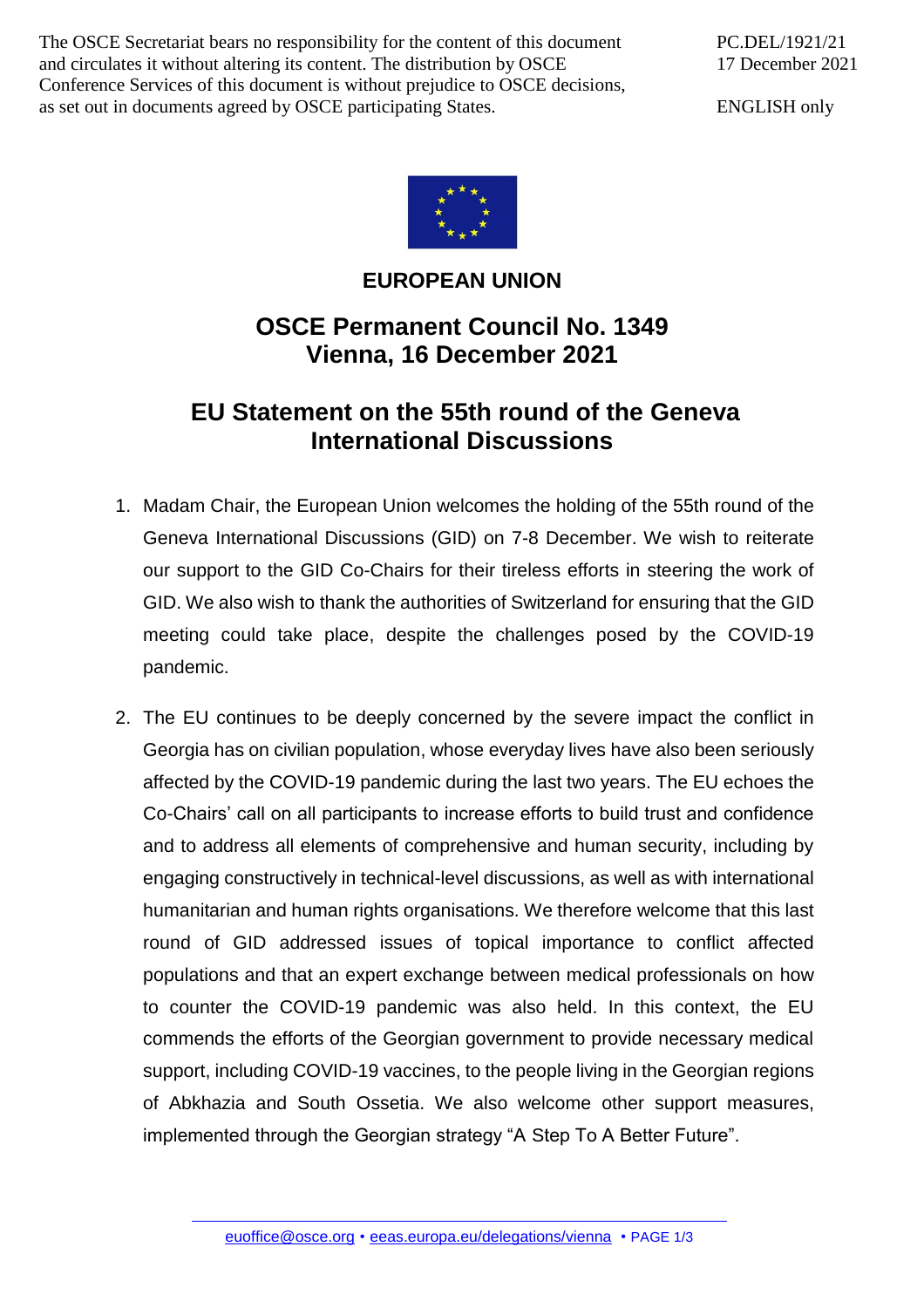- 3. Moreover, the situation for the civilian population remains concerning due to the freedom of movement restrictions across the administrative boundary lines. We urge the Russian Federation to ensure that these restrictions are lifted. These restrictions, as well as other pressing humanitarian issues, such as illegal detentions, unresolved cases of missing persons, investigation of cases of those who died while in custody, issues surrounding documentation and education in Georgian language should remain at the centre of the GID discussions.
- 4. We regret that the GID discussions regarding IDPs and refugees were again disrupted due to a walkout of Russian, Abkhaz and South Ossetian participants. We call on all GID participants to engage constructively in the discussions on these important matters.
- 5. Madam Chair, in addition to humanitarian issues, security issues can only be effectively addressed if there is strong political will by all sides to implement their respective commitments and to engage constructively in the existing negotiating formats. In this context, we call on Russia, as a party to this conflict, to step up its efforts in this regard, in particular by implementing its part of the EU-mediated 2008 agreement and its implementing measures fully and in good faith. We also urge other GID participants to engage constructively in the work of the GID and IPRMs.
- 6. As the security situation in the wider region remains tense, we welcome the fact that discussions during the last GID meeting also focused on core security issues, such as the non-use of force (NUF) and the international security arrangements. We encourage further efforts in this direction and continue to believe that a clear non-use of force statement by Russia is essential to ease tensions on the ground.
- 7. Regrettably, the Russian military presence in Georgia continues together with its intense military exercises, the "borderisation" activities and other infrastructure reinforcements, as well as continuous illegal acts aimed at integrating the Georgian regions of Abkhazia and South Ossetia into Russia's regulatory and security space. All these steps are in violation of Georgia's sovereignty and territorial integrity, run contrary to the principles of international law and commitments undertaken by Russia, including in the EU-mediated 2008 agreement and its implementing measures, and must be reversed.